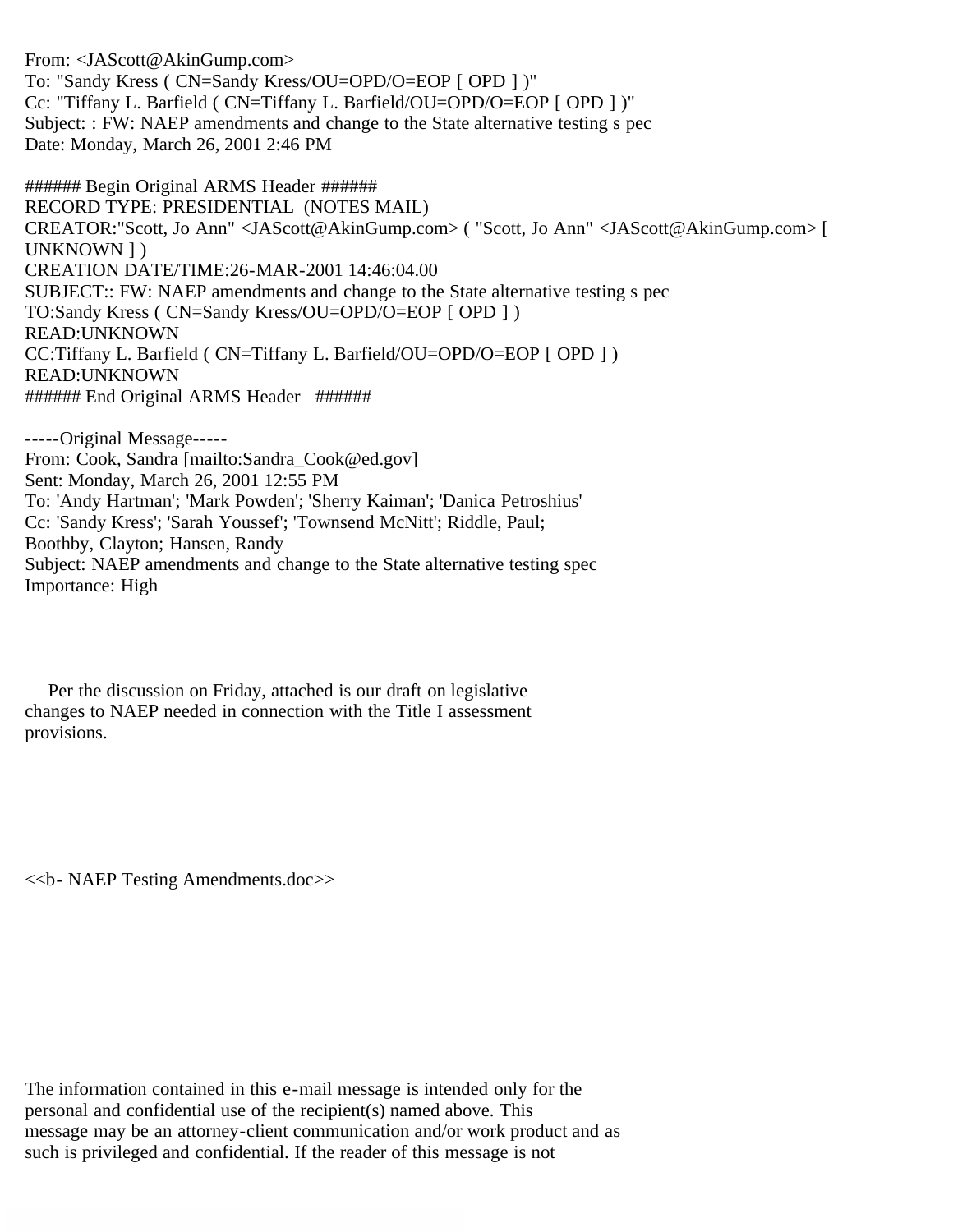the intended recipient or an agent responsible for delivering it to the intended recipient, you are hereby notified that you have received this document in error and that any review, dissemination, distribution, or copying of this message is strictly prohibited. If you have received this communication in error, please notify us immediately by e-mail, and delete the original message.

 - b- NAEP Testing Amendments.doc ATT CREATION TIME/DATE: 0 00:00:00.00 File attachment <P\_ZYK91004\_OPD.TXT\_1>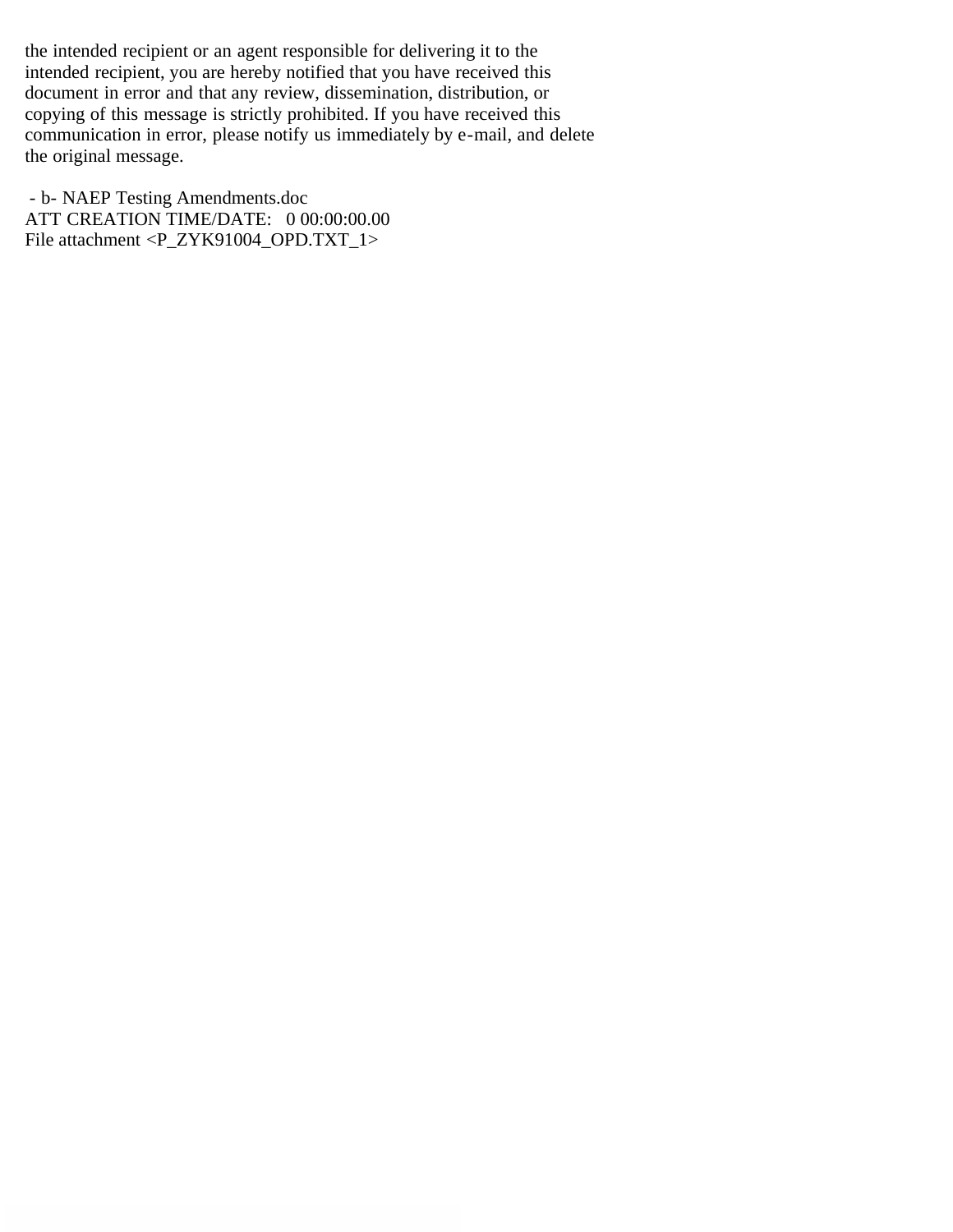## **The following document is attachment P\_ZYK91004\_OPD.TXT\_1**